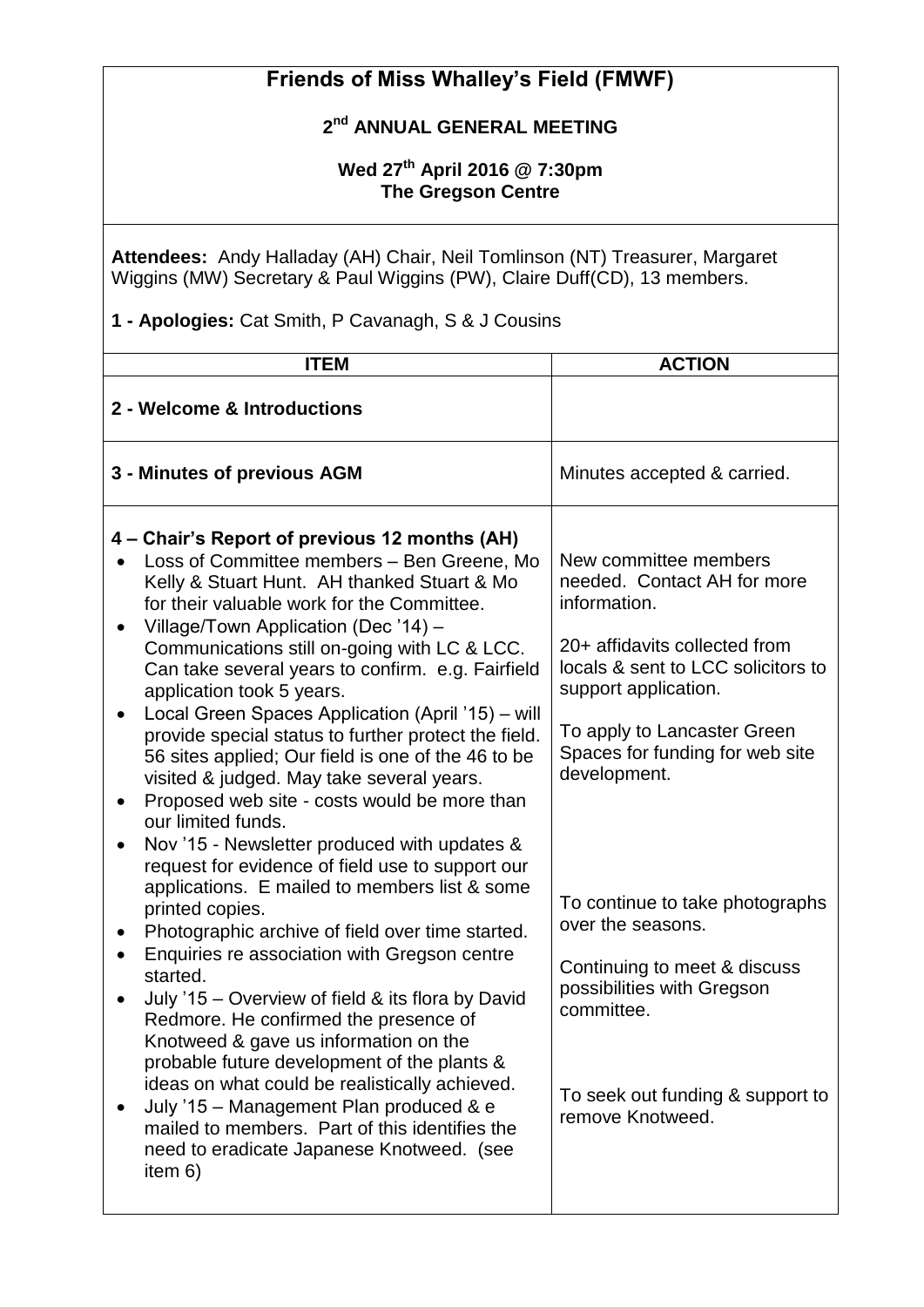| <b>Future Activities</b><br>Sunday 8 May - Litterpick & Flower Seed<br>planting $@$ 10.30 – Council to provide bags $&$<br>removal of litter.<br>Monday 9 May $-$ Field Use Survey $-$ all day $-$<br>٠<br>Plan to do this throughout the year.                                                                                                                                                                                                                                   | Volunteers needed for this &<br>future surveys. This info will<br>provide useful evidence of its<br>use when applying for funding.<br>Everyone welcome to take part.                                                                                                                                                 |
|-----------------------------------------------------------------------------------------------------------------------------------------------------------------------------------------------------------------------------------------------------------------------------------------------------------------------------------------------------------------------------------------------------------------------------------------------------------------------------------|----------------------------------------------------------------------------------------------------------------------------------------------------------------------------------------------------------------------------------------------------------------------------------------------------------------------|
| 5 – Treasurer's Report (NT)<br>We have very limited funds for activities. These<br>have been used for printing, room hire etc. Costs<br>for setting up a website would be £60 - £70. So far<br>our funds have been provided from members'<br>donations only.                                                                                                                                                                                                                      | Need ideas of how to raise<br>funds from events, donations or<br>funding bodies.<br>Also any member with<br>experience of bid writing would<br>be useful.                                                                                                                                                            |
| 6 - Japanese Knotweed<br>PW explained that Lancaster City Council said they<br>don't have funds to deal with removal of this. It<br>involves complex legalities esp removal. i.e.<br>Allowing it to spread from your land could make you<br>liable to prosecution. It is an offence to deposit,<br>treat, keep or dispose of it without a licence. We<br>had been given a 'rough quote' of £3,500 (+VAT)<br>from licensed contractor.                                             | Tim Hamilton-Cox to follow up<br>Knotweed issue with Lancaster<br>City Council.<br>R Frankland suggested that as<br>the field has a watercourse that<br>feeds into the Lune, The Lune<br>Rivers Trust may be able to help<br>with funding, esp for removal of<br>the Knotweed. Sarah Littlefield<br>to be contacted. |
| 7 - CD has set up a FMWF Facebook page &<br>explained how this free social media can be used to<br>collect & show pictures, updates & meeting<br>information etc. Now active on the internet:-<br>https://www.facebook.com/MissWhalleysField/                                                                                                                                                                                                                                     | Updates & information will also<br>continue to be sent via e mail &<br>a limited number in printed<br>format.                                                                                                                                                                                                        |
| 8 - Committee Members<br>3 members of the original Committee have now<br>retired. More volunteers are required to share the<br>workload.                                                                                                                                                                                                                                                                                                                                          | Anyone who may be interested<br>or like more information about<br>joining the Committee to contact<br>of the current Committee<br>members.                                                                                                                                                                           |
| $9 - AOB$<br>Suggestion from a member that CCTV may be a<br>useful device to monitor field use & numbers.<br>Duke of Edinburgh Co-ordinator at Central High<br>School may be interested in activities on field<br>that children could help with.<br>Show of hands showed those present thought a<br>membership fee was reasonable. Suggestions<br>from members that a one-off subscription or<br>voluntary subscriptions (perhaps to a specific<br>need) may be more appropriate. |                                                                                                                                                                                                                                                                                                                      |

┑